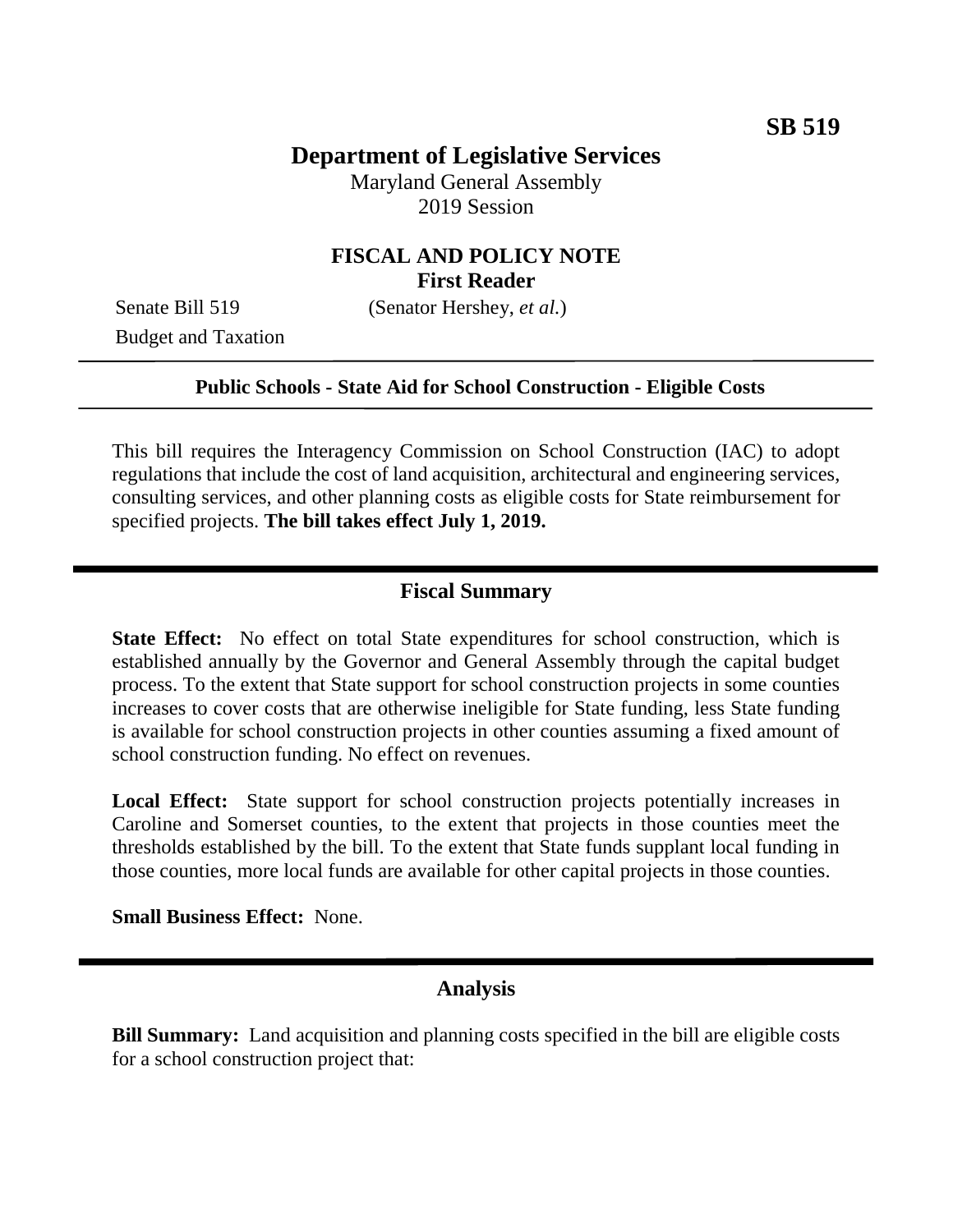- is located in a county with the maximum allowable income tax rate in current law;
- serves a school in which at least 50% of students are eligible for the federal free and reduced-priced meals (FRPM) program in the most recent fiscal year; and
- has a total project cost, as initially approved by IAC, that is at least 90% of the county's total annual operating budget for the current fiscal year.

**Current Law:** The Code of Maryland Regulations (COMAR) specifies which school construction costs are eligible for partial reimbursement under the State-local cost sharing arrangement established in statute. In general, eligible costs are direct construction costs ("bricks and mortar"), including new construction, additions to an existing facility, building and site development, modular construction, systemic renovations, and relocatable facilities. Under Chapter 14 of 2018 (the 21<sup>st</sup> Century School Facilities Act), an item must have a median useful life of at least 15 years in order to be an eligible cost.

COMAR also lists items that are specifically not eligible for State reimbursement, including, among other things, site acquisition, architectural and engineering services, feasibility studies, and movable equipment.

**Background:** The maximum local income tax rate allowable by statute is 3.2%. **Exhibit 1** shows the tax rates for each county, including the eight counties that use the maximum rate in fiscal 2019. Exhibit 1 also shows the number of schools in each county in which at least 50% of students qualify for FRPM.

School construction project costs vary tremendously by type of project, type of school, and location, among other factors. In general, however, the cost of a new school ranges from about \$30 million for an elementary school to about \$150 million for a high school. Based on county expenditures in fiscal 2017 and the 90% threshold in the bill (both also shown in Exhibit 1), only projects in Somerset and Caroline counties potentially qualify under the bill.

As of December 31, 2018, Caroline and Somerset counties each have one school construction project that has been approved for State support by IAC in fiscal 2020. A replacement for Greensboro Elementary School in Caroline County has a total estimated cost of \$47.7 million. A replacement for the J.M. Tawes Technology & Career Center in Somerset County has a total estimated cost of \$42.8 million. Based on these projected costs, neither project qualifies for increased State support under the bill because neither one exceeds 90% of county expenditures.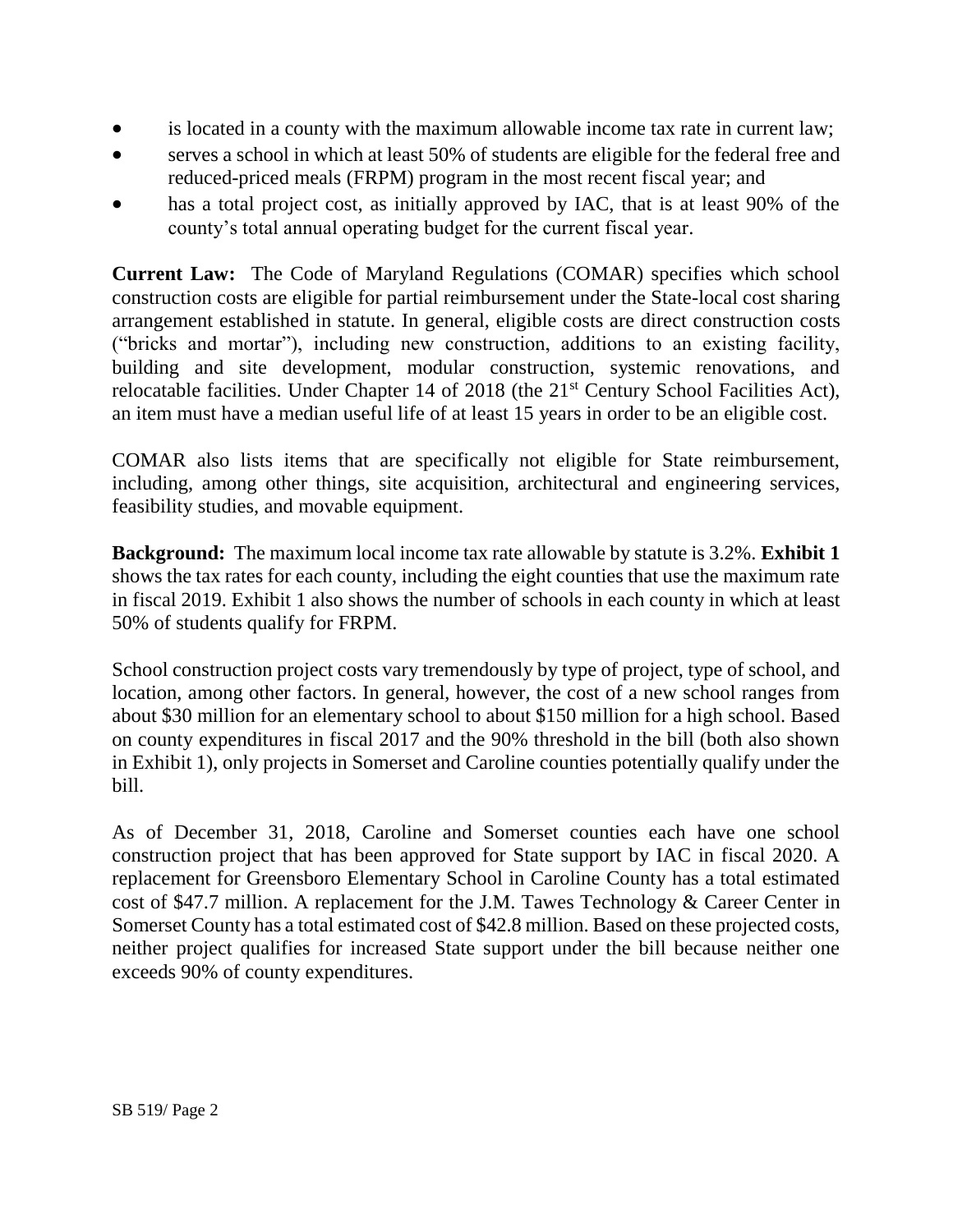|                       | <b>FY 2019</b>  | # of Schools   | <b>FY 2017</b>      | $90\%$ of<br>FY 2017 |
|-----------------------|-----------------|----------------|---------------------|----------------------|
|                       | <b>Tax Rate</b> | $>= 50\%$ FRPM | <b>Expenditures</b> | <b>Expenditures</b>  |
| Allegany              | 3.05%           | 19             | \$284.6             | \$256.4              |
| Anne Arundel          | 2.50%           | 33             | \$2,537.8           | \$2,284.0            |
| <b>Baltimore City</b> | 3.20%           | 163            | \$3,793.3           | \$3,414.0            |
| <b>Baltimore</b>      | 2.83%           | 84             | \$3,937.3           | \$3,543.6            |
| Calvert               | 3.00%           | $\overline{0}$ | \$435.5             | \$392.0              |
| Caroline              | 3.20%           | 5              | \$133.6             | \$120.2              |
| Carroll               | 3.03%           | $\overline{4}$ | \$668.0             | \$601.2              |
| Cecil                 | 3.00%           | 13             | \$392.1             | \$352.9              |
| Charles               | 3.03%           | 9              | \$767.0             | \$690.3              |
| Dorchester            | 2.62%           | 8              | \$131.6             | \$118.4              |
| Frederick             | 2.96%           | 8              | \$1,149.0           | \$1,034.1            |
| Garrett               | 2.65%           | $\overline{7}$ | \$142.2             | \$128.0              |
| Harford               | 3.06%           | 15             | \$1,012.2           | \$911.0              |
| Howard                | 3.20%           | 9              | \$2,040.4           | \$1,836.4            |
| Kent                  | 2.85%           | $\overline{4}$ | \$82.4              | \$74.2               |
| Montgomery            | 3.20%           | 60             | \$6,793.8           | \$6,114.4            |
| Prince George's       | 3.20%           | 140            | \$4,591.0           | \$4,131.9            |
| Queen Anne's          | 3.20%           | $\overline{2}$ | \$223.5             | \$201.2              |
| St. Mary's            | 3.00%           | 7              | \$433.5             | \$390.2              |
| Somerset              | 3.20%           | 9              | \$98.9              | \$89.0               |
| Talbot                | 2.40%           | $\overline{2}$ | \$132.3             | \$119.1              |
| Washington            | 2.80%           | 17             | \$536.5             | \$482.9              |
| Wicomico              | 3.20%           | 18             | \$397.1             | \$357.4              |
| Worcester             | 1.75%           | 6              | \$276.6             | \$248.9              |

### **Exhibit 1 Qualifying Factors under SB 519 (\$ in Millions)**

FRPM: free and reduced-price meals; data from 2017-2018 school year

Source: Comptroller's Office; Maryland State Department of Education; Department of Legislative Services

**State Expenditures:** The State's allocation for school construction funding is not affected by the bill, as it is established annually by the Governor and General Assembly through the capital budget process. To the extent that school construction dollars are paid to Caroline